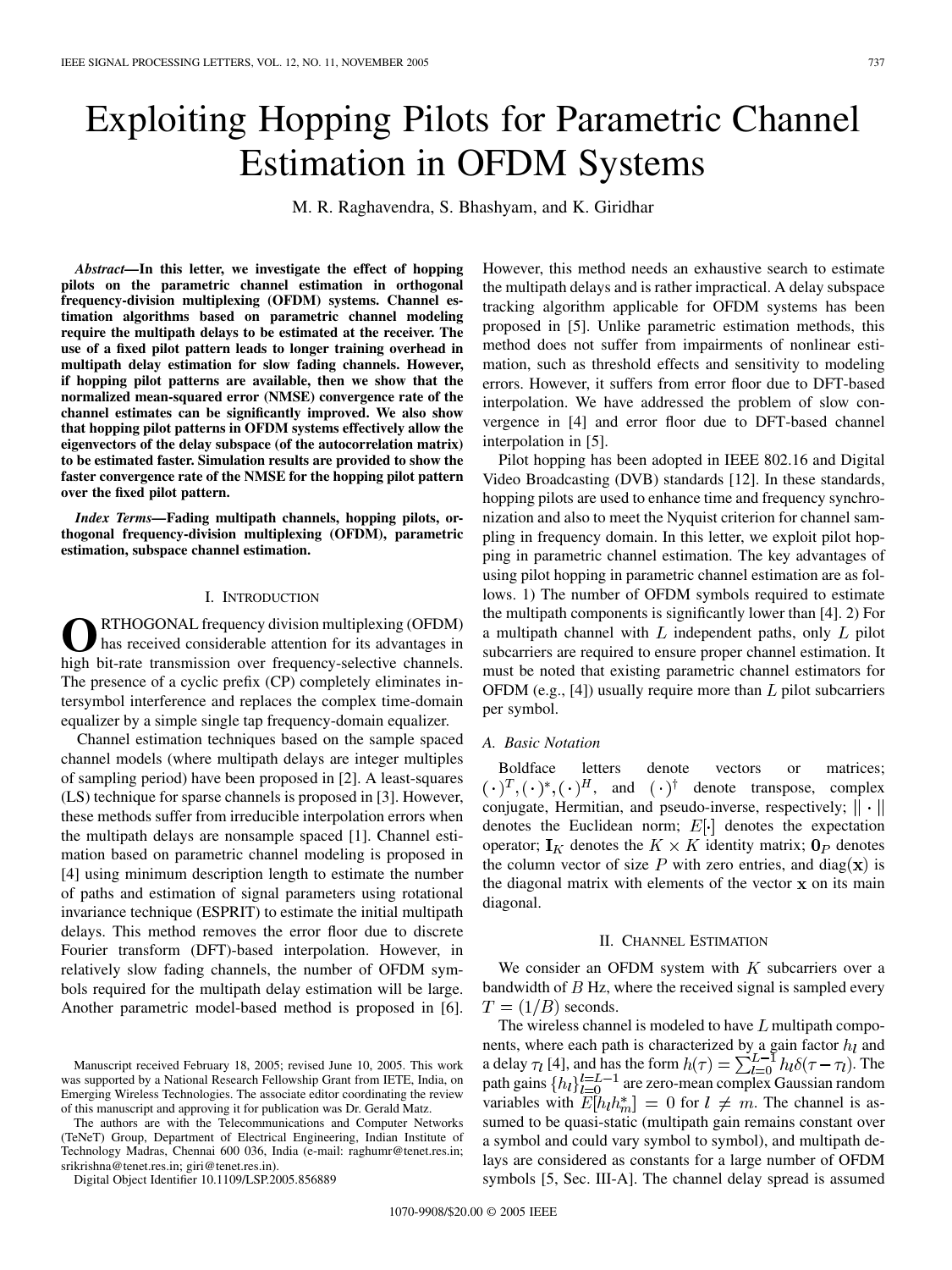to be smaller than the CP of the OFDM symbol  $(L \leq L_{cp})$ . In frequency domain, the channel is described by the Fourier transform  $H[k]$  of  $h(\tau)$ 

$$
H[k] = \sum_{l=0}^{L-1} h_l e^{\frac{-j2\pi k\tau_l}{KT}} \quad \text{for } k = 0, 1, \dots, K-1.
$$
 (1)

In matrix form, we can write the system of equations in (1) as  $H = Fh$ , where  $h = (h_0, h_1, \ldots, h_{L-1})^T$ , and the  $(l, k)$ th element of  $\mathbf F$  is

$$
[\mathbf{F}]_{l,k} = e^{\frac{-j2\pi k\tau_l}{KT}} \quad \text{for} \quad k = 0, 1, \dots, K-1, \ l = 0, 1, \dots, L-1.
$$

At the receiver, we write the *th measurement vector in fre*quency domain as

$$
\mathbf{Y}_n = \mathbf{X}_n \mathbf{H}_n + \mathbf{N}_n \tag{2}
$$

where  $\mathbf{X}_n = \text{diag}(X_{0,n}, X_{1,n}, \dots, X_{K-1,n}), X_{i,n}$  denotes the data symbol on the *i*th subcarrier of the  $n$ th OFDM symbol, and  $\mathbf{H}_n = \mathbf{F} \mathbf{h}_n$  is the channel experienced by the *n*th OFDM symbol. The zero-mean complex Gaussian noise vector  $N_n$  has distribution  $\mathbf{N}_n \sim \mathcal{CN}(\mathbf{0}, \sigma^2 \mathbf{I}_K)$ .

Let  $K_P$  be the number of pilot subcarriers used in an OFDM symbol. In our discussion, we choose  $K_P$  such that  $P = K/K_P$ is an integer. For a fixed number of pilot subcarriers in an OFDM symbol, it has been shown that the mean-square error in the channel estimation is minimum if the pilots are *equi-spaced* and *equi-powered* on the frequency grid [\[7](#page-3-0)]. The subcarrier indices for the  $i$ th pilot pattern are

$$
\mathcal{I}_i = \{i + jP\} \text{ for } j \in [0, K_P - 1] \text{ and } i \in [0, P - 1]. (3)
$$

Considering only pilot subcarrier positions in (2), we have

$$
\mathbf{Y}'_n = \mathbf{X}'_n \mathbf{H}'_n + \mathbf{N}'_n \tag{4}
$$

where  $H'_n = F'_n h_n$ , and  $F'_n$  is obtained by retaining the rows of  $$ 

The LS channel estimates of  $\mathbf{H}'_n$  are given by [\[1](#page-3-0)]

$$
\hat{\mathbf{H}}'_{ls,n} = (\mathbf{X}'_n)^{-1} \mathbf{Y}'_n = \mathbf{H}'_n + \mathbf{W}'_n \tag{5}
$$

where  $\mathbf{W}'_n = (\mathbf{X}'_n)^{-1} \mathbf{N}_n$  is distributed as  $\mathbf{W}'_n \sim$  $\mathcal{CN}(\mathbf{0}, (\sigma^2/\Omega)\mathbf{I}_{K_P})$ , and  $\Omega$  is the power on each pilot subcarrier. Having obtained the channel estimates on the pilot subcarriers, we have to interpolate this over the entire frequency grid in order to define the equalizer for the data. The error floor introduced by the DFT-based interpolation methods [[5\]](#page-3-0) can be removed by using channel estimation based on the parametric channel model. The parametric channel estimator needs the multipath delays to be estimated at the receiver. The multipath delays can be estimated from the frequency-domain autocorrelation matrix **R** of the channel estimates  $\mathbf{H}'_{ls,n}$ .

# *A. Estimation of Autocorrelation Matrix*

The sample autocorrelation matrix  $\bf{R}$  is estimated using ergodic assumptions as

$$
\hat{\mathbf{R}} = \frac{1}{N} \sum_{n=1}^{N} \hat{\mathbf{H}}'_{ls,n} \hat{\mathbf{H}}'^{H}_{ls,n}
$$
(6)

where  $N$  is the number of OFDM symbols considered for averaging. In (6), if the pilot pattern is fixed to one of the possible  $P$  patterns in (3), we have

$$
\hat{\mathbf{R}} = \mathbf{F}'_1 \left( \frac{1}{N} \sum_{n=1}^N \mathbf{h}_n \mathbf{h}_n^H \right) \mathbf{F}'_1^H + \hat{\mathbf{R}}_w \tag{7}
$$

where  $\mathbf{R}_w = (1/N) \sum_{n=1}^N (\mathbf{W}_n' \mathbf{W}_n'^H + \mathbf{H}_n' \mathbf{W}_n'^H + \mathbf{W}_n' \mathbf{H}_n'^H).$ and has limiting distribution given by  $\mathbf{R}_w \sim \mathcal{CN}(\mathbf{0}, (\sigma^2/\Omega)\mathbf{I}_{K_v})$ . Observe that  $\hat{\mathbf{R}}$  will always be full rank because of the noise term in  $(7)$ . However, we are interested only in ensuring that the dominant eigenvalues of  $\bf R$  reveal the correct rank corresponding to all the independent multipath components. In case of slow fading channels,  $\bf{R}$ reveals correct rank only with averaging over a large number of OFDM symbols.

*1) Pilot Hopping for Fast Estimation of* **R**: The number of OFDM symbols required for the efficient estimation of  **can be** reduced by simulating the effect of fading at the receiver. This is done by hopping pilot subcarriers across successive OFDM symbols at the transmitter. The pilots are hopped in such a way that the subspace of the vector  $H'_n$  is preserved for all n. To illustrate this, consider the case where the pilot positions are hopped by one subcarrier position (to the right) of every OFDM symbol. From (6), we have

$$
\hat{\mathbf{R}} = \frac{1}{N} \sum_{n=1}^{N} \mathbf{F}'_n \mathbf{h}_n \mathbf{h}_n^H \mathbf{F}'_n^H + \hat{\mathbf{R}}_w.
$$
 (8)

When the pilots are hopped by a subcarrier position, every OFDM symbol  $\mathbf{F}_n'$  and  $\mathbf{F}_{n-1}'$  are related by

$$
\mathbf{F}'_n = \mathbf{F}'_{n-1} \mathbf{D} \tag{9}
$$

where  $D = diag(e^{(-j2\pi\tau_0/KT)}, \dots, e^{(-j2\pi\tau_{L-1}/KT)})$ . Hence, we have

$$
\hat{\mathbf{R}} = \mathbf{F}_1' \left( \frac{1}{N} \sum_{n=1}^N \mathbf{D}^{(n-1)} \mathbf{h}_n \mathbf{h}_n^H (\mathbf{D}^H)^{(n-1)} \right) \mathbf{F}_1'^H + \hat{\mathbf{R}}_w \tag{10}
$$

and  $\mathbf{D}^q = \mathbf{D}^{q \pmod{P}}$  for  $q = 1, \ldots, N$ .

Hopping pilot subcarriers from symbol to symbol emulates channel fading at the receiver by inducing phase rotation. This reduces the number of OFDM symbols used in the averaging of (6) for the efficient estimation of delay subspace basis. The phase rotation induced in the *l*th path gain of  $h_n$ is  $\tilde{h}_{l,n} = e^{(-j2\pi\tau_l/KT)} h_{l,n}$ . Hence, for multipath channels with large delay spread, pilot hopping simulates more channel fading at the receiver, and hence,  $\hat{\mathbf{R}}$  converges to  $\mathbf{R}$  at a faster rate. This is shown with simulation in Fig. 3.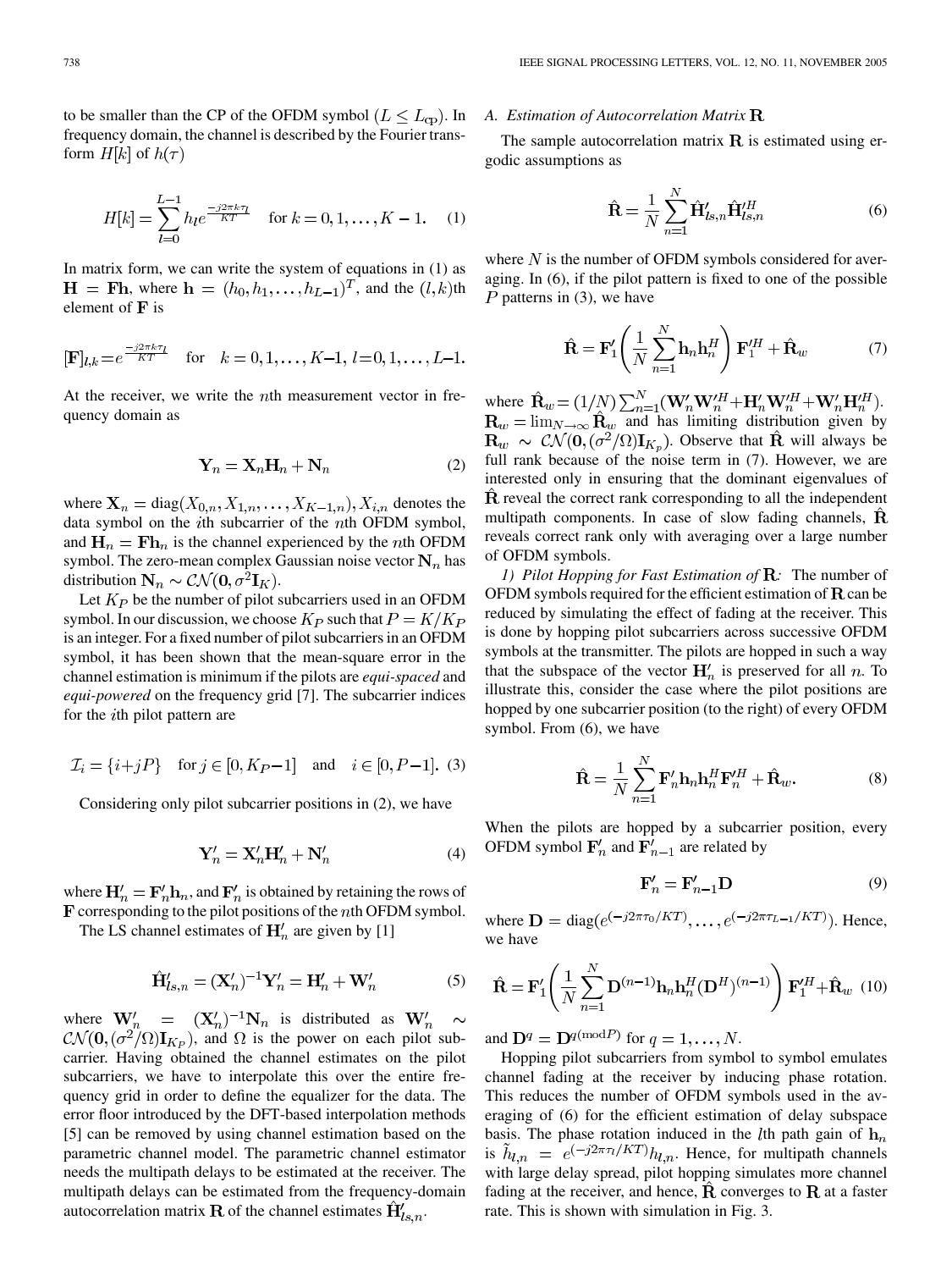2) *Improving the*  $\hat{\mathbf{R}}$ : The forward/backward averaging given in [\[8](#page-3-0)] exploits the centrosymmetry property of the signal subspace of **R**. This is given by  $\hat{\mathbf{R}}^{fb} = (1/2)(\hat{\mathbf{R}} + \mathbf{J}(\hat{\mathbf{R}})^* \mathbf{J})$ , where  $J$  has 1's on antidiagonal elements and 0's elsewhere. The spatial smoothing technique [\[8](#page-3-0)] decorrelates the correlated narrowband or sinusoidal signals. In our current measurement model, spatial smoothing essentially provides a noise averaging and reduces the condition number of  $\hat{\mathbf{R}}$ . However, this smoothing requirement forces the number of pilot subcarriers to be more than  $L$ . Therefore, we use only the forward/backward averaging technique and no spatial smoothing.

# *B. Estimating the Number of Paths and Delays*

In order to estimate the number of paths and delay subspace basis, an eigenvalue decomposition is performed on the estimated autocorrelation matrix as  $\hat{\mathbf{R}}^{f\hat{b}} = \sum_{m=1}^{K_P} \hat{\lambda}_m \hat{\mathbf{u}}_m \hat{\mathbf{u}}_m^H$ , where  $\hat{\lambda}_1 \geq \hat{\lambda}_2 \geq \cdots \geq \hat{\lambda}_{K_P}$  are the eigenvalues, and  $\hat{\mathbf{u}}_1, \hat{\mathbf{u}}_2, \dots, \hat{\mathbf{u}}_{K_P}$  are corresponding eigenvectors. The number of paths is estimated as the number of dominant eigenvalues of  $\hat{\mathbf{R}}^{fb}$ . The estimated eigenvalues are compared with noise variance  $(\sigma^2)$ , and those eigenvalues that exceed the noise variance by a factor of  $\gamma$  are counted as dominant. Let  $\hat{L}$  be the number of dominant eigenvalues of  $\hat{\mathbf{R}}^{fb}$ . The eigenvectors corresponding to  $\hat{L}$  dominant eigenvalues forms the delay subspace basis  $\hat{\mathbf{U}}_s = [\hat{\mathbf{u}}_1 \ \hat{\mathbf{u}}_2 \ \cdots \ \hat{\mathbf{u}}_{\hat{t}}].$ 

The multipath delays are estimated by the ESPRIT algorithm [\[9](#page-3-0)] using the delay subspace basis vectors obtained from (12). The shift invariant subspaces are obtained from delay subspace as  $\hat{\mathbf{U}}_1 = [\mathbf{I}_{K_P-1} \ \mathbf{0}_{K_P-1}]\hat{\mathbf{U}}_s$  and  $\hat{\mathbf{U}}_2 = [\mathbf{0}_{K_P-1} \ \mathbf{I}_{K_P-1}]\hat{\mathbf{U}}_s$ . The multipath delays are estimated as

$$
\hat{\tau}_l = \arg(\kappa_l^*) KT/(2\pi P), \qquad l = 0, \dots, \hat{L} - 1 \tag{11}
$$

where  $\arg(\kappa_l^*)$  denotes the phase angle (in the range  $[0, 2\pi)$ ) of  $\kappa_l^*$ , and  $\{\kappa_l\}_{l=0}^{l=\hat{L}-1}$  are the eigenvalues of the matrix  $\psi =$  $(\hat{\mathbf{U}}_1^H \hat{\mathbf{U}}_1)^{-1} \hat{\mathbf{U}}_1^H \hat{\mathbf{U}}_2.$ 

The estimated multipath delays  $\{\hat{\tau}_l\}_{l=0}^{\hat{L}-1}$  are used in channel interpolation. The multipath delays are uniquely identified if  $K_P > L$  and if  $\tau_{L-1} < T K_P$  to prevent aliasing.

### *C. Channel Interpolation*

The channel interpolation is done by frequency-domain filtering on the channel estimates  $\hat{H}'_{ls,n}$ . The temporal channel estimates are obtained by projecting the pilot channel estimates on to the estimated basis as follows:

$$
\hat{\mathbf{h}}_n = (\hat{\mathbf{F}}'_n)^{\dagger} \hat{\mathbf{H}}'_{ls,n} \tag{12}
$$

where the  $(l, k)$ th element of  $\hat{\mathbf{F}}'_{n}$  is given by

$$
[\hat{\mathbf{F}}'_n]_{l,k} = e^{\frac{-j2\pi k\hat{\tau}_l}{KT}} \quad \text{for} \quad k \in \mathcal{I}_{i(n)}, \quad l = 0, 1, \dots, \hat{L} - 1
$$

where  $\mathcal{I}_{i(n)}$  is the set of pilot positions (3) chosen for the *n*th OFDM symbol, and  $\{\hat{\tau}_l\}_{l=0}^{l=\hat{L}-1}$  are the estimated multipath delays (13). Finally, the frequency-domain channel estimates over all the subcarriers are given by

$$
\hat{\mathbf{H}}_n = \hat{\mathbf{F}} \hat{\mathbf{h}}_n \tag{13}
$$

where  $\hat{\mathbf{h}}_n$  is the  $\hat{L} \times 1$  estimated channel vector, and the  $(l, k)$ th element of  $\hat{\mathbf{F}}$  is

$$
[\hat{\mathbf{F}}]_{l,k} = e^{\frac{-j2\pi k\hat{\tau}_l}{KT}} \quad \text{for } k = 0, 1, \dots, K-1, \quad l = 0, 1, \dots, \hat{L}-1.
$$

The channel estimates  $\hat{H}_n$  can be further improved by exploiting the time correlation of temporal channel estimates  $h_n$ using a finite impulse response (FIR) filter. The coefficients of the FIR filter are derived using Weiner filter theory [[10\]](#page-3-0).

#### III. SIMULATION AND RESULTS

The performance of the hopping pilots-based channel estimation scheme is evaluated for an OFDM system having a bandwidth of  $B = 1/T = 1.75$  MHz,  $K = 128$ ,  $K_P = 8(P = 16)$ , and  $L_{cp} = 8$  samples = 4.57  $\mu$ s. The OFDM symbol duration is  $T_s = (K + L_{cp})T = 77.7 \mu s$ . Pilot symbols are chosen from quadrature phase-shift keying (QPSK) constellation with power  $\Omega = 1$ . The scalar  $\gamma$  is set at 1. We have considered three types of channel models:

- a)  $L = 5$  with multipath delays uniform over [0, 4.5  $\mu$ s];
- b)  $L = 3$  with multipath delays uniform over [0, 4.5  $\mu$ s];
- c)  $L = 3$  with multipath delays uniform over [0, 2.3  $\mu$ s].

The first path is always assumed to have a zero delay (i.e.,  $\tau_0 =$ ). The multipath power delay profile (pdp) is assumed to be exponential pdp( $\tau$ )  $\sim e^{-\beta \tau}$  with the  $\beta = 1/4$ . Each path fades independently according to Jakes' power spectrum [\[11\]](#page-3-0). The simulations results presented for two Doppler frequencies of  $f_d = 60$  Hz and  $f_d = 260$  Hz. The signal-to-noise ratio (SNR) for the OFDM system is defined based on the total transmit power (by appropriately scaling the channel gain to unity) and the measurement noise variance. The noise variance  $\sigma^2$  is assumed to be known at the receiver. For every OFDM symbol, the hopping pattern is chosen from the set  $\{\mathcal{I}_0, \mathcal{I}_1, \ldots, \mathcal{I}_{P-1}\}\$ with equal probability. The pilot hopping pattern is assumed to be known at the receiver. A 4-tap FIR filter designed with exact knowledge of Doppler power spectrum is used to exploit time correlation in the channel. (It is found that filter with  $>4$ taps the performance improvement in NMSE negligible [\[10](#page-3-0), pp. 535–539].) The performance of the algorithm is evaluated by averaging over 5000 different channel realizations by selecting the multipath delays independently, using the NMSE defined as NMSE =  $(E[||\mathbf{H}_n - \hat{\mathbf{H}}_n||^2]/E[||\mathbf{H}_n||^2]).$ 

Figs. 1 and 2 compare the convergence plots for channel model (a) for fade rates  $f_d = 60$  Hz and  $f_d = 260$  Hz, respectively. The pilot hopping-based method is compared with existing method [[4\]](#page-3-0) along with DFT-based interpolation [\[1](#page-3-0)]. It can be seen that the pilot hopping method converges faster in NMSE compared to the method proposed in [\[4](#page-3-0)] for both of the fade rates. The error floor in the DFT-based method is dominated by interpolation errors that cannot be reduced by exploiting time correlation [\[5](#page-3-0), Fig. 7]. We see that the fast convergence of the hopping pilot method is evident in slow fading channels. The fast convergence indicates the fact that the eigenvectors corresponding to the delay subspace are updated faster in the pilot hopping method compared to the fixed pilot method. It is also observed from Fig. 2 that for fast-fading